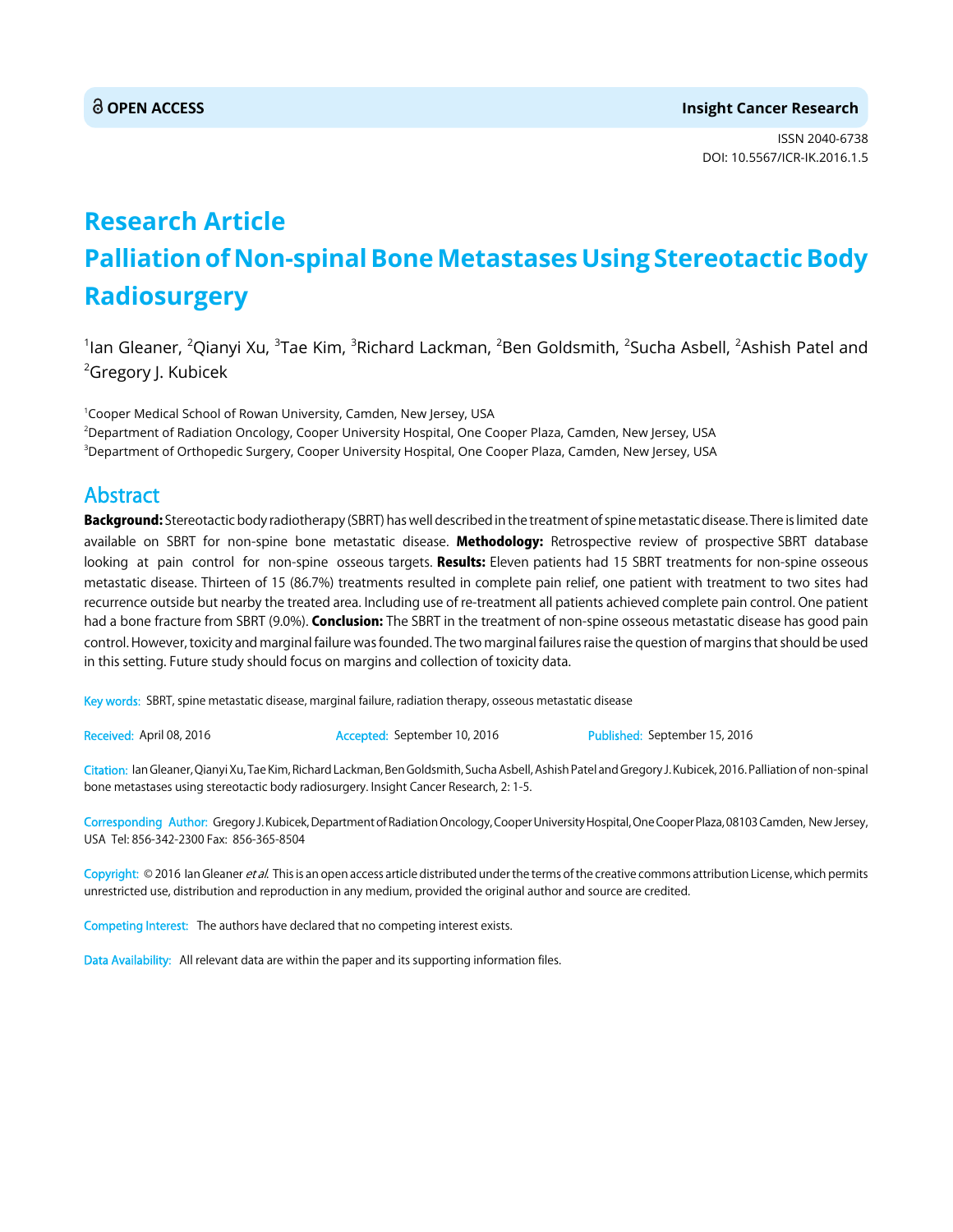### INTRODUCTION

Radiation therapy has been a common palliative treatment of symptomatic bone metastases. It has been shown to reduce pain in 50-80% of patients and provide complete pain relief in 20-50% of patients<sup>1-3</sup>. Multiple studies have focused on finding the optimal dosing and schedule for treatment. Hartsell *et al.*<sup>4</sup> conducted a prospective study, where they randomized treatment between 8 Gy delivered in a single fraction and 30 Gy in 10 fractions. This study found that, both regimens were equivalent in terms of pain and narcotic relief and well tolerated with few adverse effects. The shorter 8 Gy arm had a higher re-treatment rate but less acute toxicity than the longer 30 Gy  $arm<sup>4,5</sup>$ . The trans-tasman radiation oncology group (TROG 96.05), randomized between 8 Gy in a single fraction and 20 Gy in 5 fractions found the prolonged course to be superior in terms of overall response rate and time to treatment failure<sup>6</sup>.

Short course radiation is more convenient for patients and care-givers as compared to a more prolonged radiation course. The optimal treatment would be one that allows the advantages of higher doses (decreased re-treatment rate and improved response rate) with the logistic simplicity of limited fraction radiation. While, the dose for conventional radiation is limited by concerns regarding precision and immobilization, stereotactic body radiotherapy (SBRT) is a newer technology that allows for higher radiation doses to be delivered in a limited number of fractions. The SBRT has been used primarily in the treatment of osseous metastatic disease to the spine, the high degree of precision with SBRT makes it ideal for this treatment since the target volume is very close to the spinal cord. The SBRT has been shown to be effective in controlling and reducing pain significantly for patients with spinal metastases, both as single and multiple sessions $7-9$ .

While, these studies continue to show the palliative effectiveness of stereotactic radiotherapy on bone metastases, they largely focus on metastases of the spine<sup>9</sup>. While, occasionally a study includes non-spinal metastases, it is included indiscriminately with the spinal lesions<sup>10</sup>. There is limited information on the effectiveness of SBRT on non-spinal metastases. The purpose of this study is to explore the palliative effectiveness of SBRT on non-spinal bone metastases.

#### MATERIALS AND METHODS

**Study:** This is a retrospective study of a prospective IRB database.

**Population:** A total of 108 treatments to bone metastatic disease treatments were analyzed. From this cohort, 11 patients and 15 treatments were found to fit this eligibility criteria for non-spinal bone metastases treated with SBRT. Eligibility required that patients had diagnosed metastatic bone disease causing pain to the affected area and were treated with SBRT. Patients were excluded if no follow-up data was available. The patients were treated and monitored at one institution. Treatments took place between January, 2010 and December, 2015. The population consists of 6 females and 5 males with a median age of 57 (range 41-77). Four patients had metastases from breast cancer, 3 from colon cancer, 2 from lung cancer, 1 from sarcoma and 1 from renal cancer. The target treatments included ribs (6), scapula (3), sternum (2), pubic bone (2), chest wall (1) and extremity (1). Two patients had treatment to multiple sites. Eight of the patients had chemotherapy prior to the radiosurgery and one patient had surgery to the area prior to treatment. Three patients previously had radiation to the region. Five patients had other areas of metastatic disease outside the treated site. The patients had a median KPS of 90 (range 70-100). Pain was patient described based on a scale of 1-10 with 10 being ʻworst pain imaginable'. All patients experienced bone pain in the region prior to the radiotherapy with a median pain score of 8 (range 5-10). Two patients described "significant pain", but no number score is given. No patients experienced neurological symptoms prior to treatment (Table 1).

Treatment: Treatment involved SBRT using the Cyberknife radiosurgery system (Accuray, Sunnyvale, CA). Patients required implanted or external fiducial markers for radiosurgery tracking. The type of fiducial used was at discretion of treating physician. Targets were outlined using CT based planning. Secondary imaging such as PET or MRI would be used when available. Use of a PTV margin was variable, 5 treatments were to the GTV only, while 9 had a margin around the GTV (typically 2-5 mm). Treatment was prescribed to an isodose line with the median isodose line being 72 and a range of 63-86. The median number of fractions was 4.5 (range 1-5) and median dose was 30 Gy (range 12-60 Gy), biological equivalent dose (in 2 Gy equivalent) had a median of 60 Gy (range 26.4-100 Gy).

Follow-up: Follow-up exam included a complete history and physical exam and imaging if felt to be clinically relevant. At first follow-up (typically scheduled for 4 weeks after treatment) and at all additional follow-up appointments, patients were again asked to rate their pain. Patients were asked the severity and location of pain. Pain that developed outside the treated area was scored separately.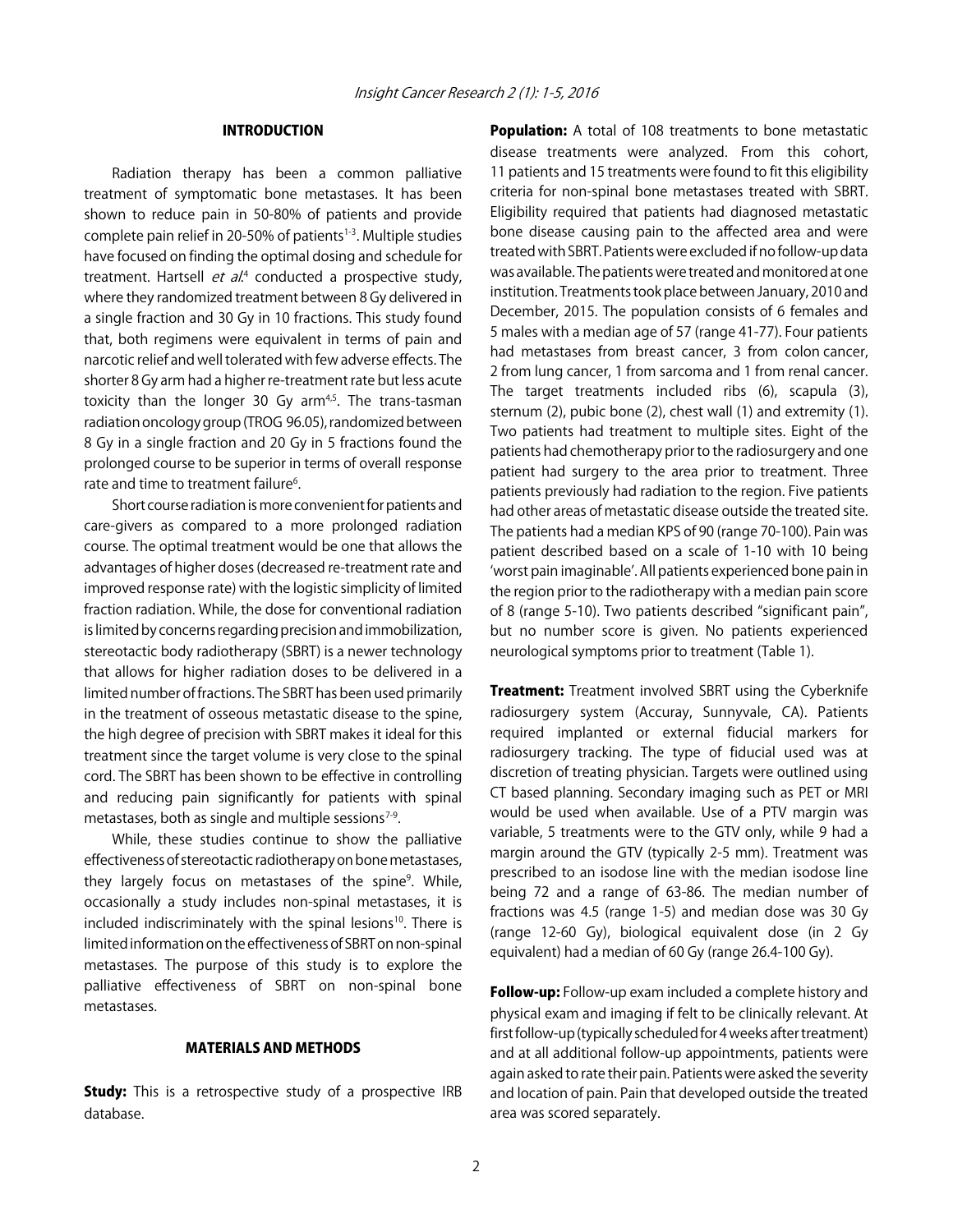Insight Cancer Research 2 (1): 1-5, 2016

|         |    |   |    |               |                                                      |   |                   |      |             | Pain at first | Pain at last |                          |  |
|---------|----|---|----|---------------|------------------------------------------------------|---|-------------------|------|-------------|---------------|--------------|--------------------------|--|
| Patient |    |   |    |               | Treatment No. Gender Age Diagnosis Treatment site Fx |   | Dose/fx (Gy) BED* |      | Pre-tx pain | follow-up     | follow-up    | Pain recurrence Toxicity |  |
|         |    |   | 57 | Colon         | Rib                                                  |   | 5                 | 37.5 | 10          |               |              |                          |  |
| 2       |    | M | 68 | Colon         | Rib                                                  |   | 10                | 100  | 6           |               |              |                          |  |
| 3       |    |   | 59 | Breast        | Rib                                                  |   | 10                | 100  | 5           |               |              |                          |  |
| 4       |    |   | 45 | <b>Breast</b> | Rib                                                  |   | 10                | 60   | 9           |               |              |                          |  |
|         |    |   | 46 |               | $Rib**$                                              |   | 8                 | 85.5 | 6           |               |              |                          |  |
|         |    |   | 46 |               | Pubic                                                |   | 10                | 100  | 10          |               |              |                          |  |
|         |    |   | 46 |               | Pubic**                                              |   | 10                | 60   | 8           |               |              |                          |  |
| 5       |    |   | 60 | <b>Breast</b> | Sternum                                              |   | 8                 | 72   | 10          |               |              |                          |  |
| 6       |    |   | 62 | Colon         | Chest wall                                           |   | 8                 | 72   | 10          |               |              |                          |  |
|         | 10 | M | 77 | Lung          | Scapula                                              | 3 |                   | 35.7 | 10          |               |              |                          |  |
| 8       | 11 |   | 41 | <b>Breast</b> | Rib                                                  |   | 6                 | 38.4 | Significant | Decreased     |              |                          |  |
| 9       | 12 | M | 44 | Renal         | Scapula                                              |   | 6.25              | 50.7 | Significant | $\mathbf 0$   |              |                          |  |
| 10      | 13 | M | 57 | Lung          | Scapula                                              |   | 10                | 60   | 6           |               |              |                          |  |
| 11      | 14 | M | 70 | Sarcoma       | Sternum                                              |   | 10                | 60   | 8           |               |              |                          |  |
|         | 15 |   |    |               | Leg                                                  |   | 12                | 26.4 | 8           |               |              |                          |  |

Table 1: Pre-treatment characteristics and outcomes

\*2 Gy equivalent, \*\*Second treatment

#### **RESULTS**

Median follow-up for all patients was 180 days (range 47-829 days). Patients were evaluated for pain at first follow-up, which was at a median 37 days (range 12-35 days) and at last follow-up. All patients reported pain improvement at first follow-up with 11 treatments resulting in complete pain relief and 4 treatments resulting in partial pain relief. At the time of most recent follow-up, all patients had complete pain relief but this includes use of salvage treatment in one patient. This patient, who had treatment to the rib lesion and pubic bone lesion had marginal failure and had recurrent pain resulting in a second course of radiosurgery to both areas (Fig. 1). The failures occurred 513 and 367 days after the initial treatment, respectively. It should be noted that the patient with marginal failure had a margin of 2 mm around the GTV to generate a PTV. The same patient also had a pathologic fracture of the pubic bone as a result of the first SBRT procedure (Fig. 2). Thirteen of 15 treatments resulted in complete pain control (86.7%). Other than the pathologic fracture, no other toxicity occurred and overall toxicity rate was 9.0%.

#### **DISCUSSION**

The SBRT has been well studied in the treatment of spine metastatic disease. Several studies have found long-term pain control in 84-86% of cases $11,12$ . There is limited information regarding SBRT for non-spine metastatic disease. The data is often combined with spinal studies indiscriminately. Napieralska *et al*.<sup>10</sup> reported successful pain control for bone metastases from prostate cancer using SBRT. This study combined data from the spine with treatments to the skull

and pelvis and reported 90% overall pain control for all patients. McDonald *et al.*<sup>13</sup> reported on evaluation of response criteria for non-spine metastatic disease treated with SBRT and found that there is a discrepancy in local control depending on the radiographic response criteria that was used (RECIST versus University of Texas MD Anderson Cancer Center criteria).

We do not routinely perform follow-up imaging on these patients, the treatment in all cases was palliative with goal of reducing pain. For this reason, pain control was the only metric that was felt to be clinically useful. Using pain response as a response metric, it was found that 71% of patients had complete pain control at the time of first follow-up, which increased to 100% with continued follow-up (including use of repeat treatment). This results are similar to what would be expected for spine SBRT. It was found adequate pain control in 13 out of 15 treatments (86.7%) and for initial treatment, 10 out of 11 patients (90.9%). These results are similar to what would be expected with SBRT to spine. One patient with metastatic breast cancer had marginal failure with recurrent pain in both the rib and pubic bone treated site. Figure 1 and 2 show the area of recurrence was within the pubic bone but several centimeters away from the initially treated lytic lesion.

There are obvious flaws with this series, the number of patients treated is limited and although they all have non-spine metastatic lesions there is heterogeneity in the targets treated as well as radiation doses and fractions. Also, this is in part retrospective with all the flaws inherit in such studies.

However, this study is valuable for several reasons. First, this is one of the few studies to report on response to non-spine SBRT treatments. While, there are many publications regarding spine SBRT, data for non-spine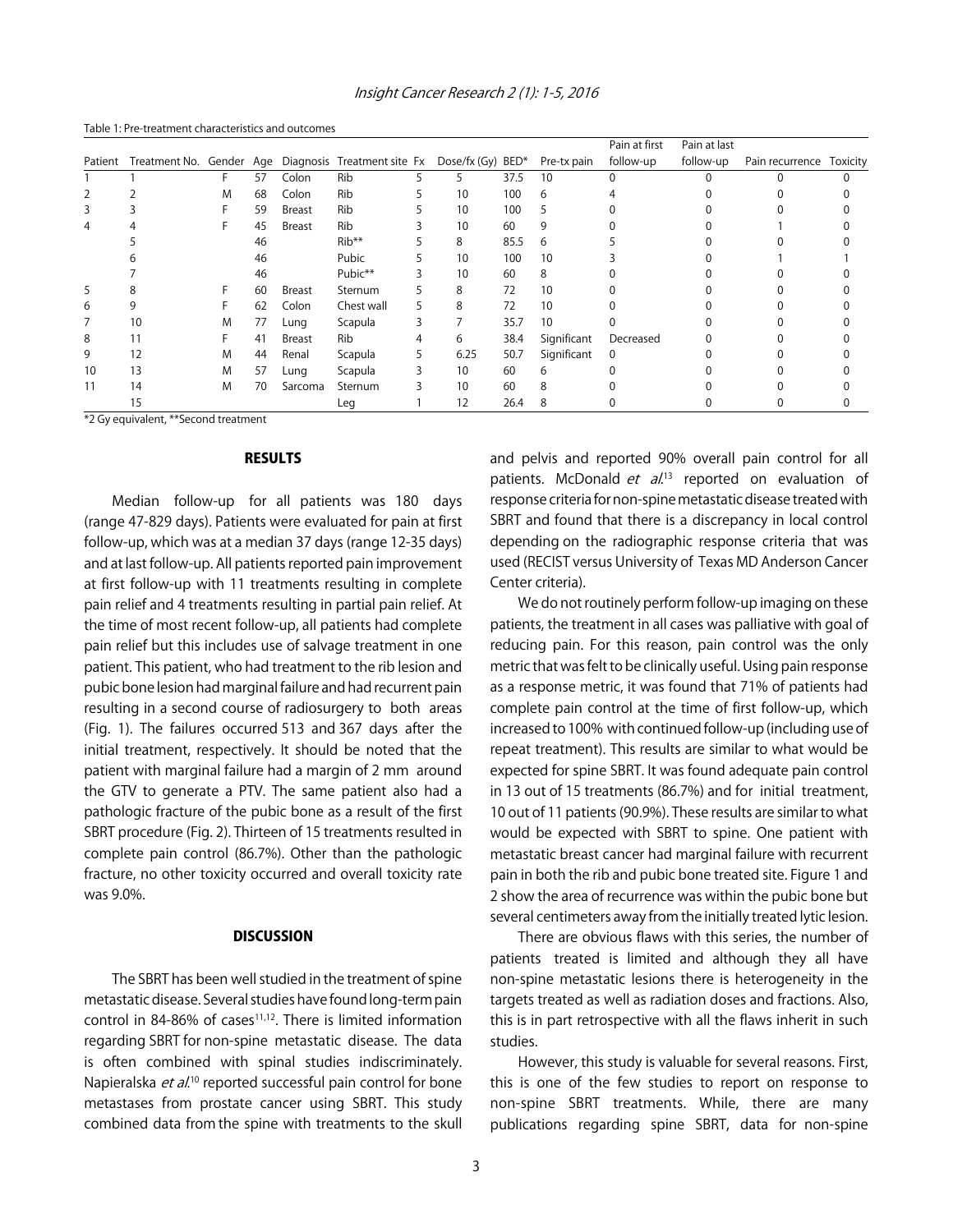Insight Cancer Research 2 (1): 1-5, 2016



Fig. 1: Lytic lesion treated with radiosurgery. Blue is GTV and pink is PTV (2 mm margin). Treatment isodose line in orange

| . . lume 2/Volume 1<br>10/22/2015 11:06:00<br>PET GT BREAST SUBSEQUE<br>I: 765.2<br>Im: 235<br>DF0V 50.0 cm | A 250 | С'n<br>Е<br>$Ex:$ Oct 2. |
|-------------------------------------------------------------------------------------------------------------|-------|--------------------------|
| 6.00<br>0,00<br>50<br>PET<br>3.3/                                                                           |       | $\frac{2}{3}$<br>600/224 |

Fig. 2: PET scan showing marginal failure from SBRT

treatments are more limited. This technology is likely to be increasingly utilized and this creates a need for effectiveness data. Another important feature of this series is describing the patient with local failure, while treatment volumes for spine SBRT are well defined<sup>14</sup> there is no consensus on target definition for non-spine SBRT. It is possible that the 2 cases of failure would not have occurred if a larger margin had been used. Conventional radiation uses relatively large fields and may have covered the nearby areas that had subsequent failure. Future reports and prospective SBRT studies will need to carefully consider margins and how to define targets.

Furthermore, this is the first report of toxicity in non-spine SBRT. While toxicity (vertebral body compression fracture) for spine SBRT is noted to occur in approximately 14% of patients<sup>15</sup>, there is no data regarding toxicity for non-spine SBRT. One of the patients (9.0%) in this series had a pathologic fracture secondary to the radiation.

#### **CONCLUSION**

The SBRT for non-spine osseous metastatic disease has high pain control rates, similar to spine SBRT but there are concerns regarding treatment failure rates and toxicity rates. We found two cases of failure close to treated area (marginal miss), which raises the question regarding appropriate margins for this treatment technique.

#### **REFERENCES**

- 1. Bates, T., 1992. A review of local radiotherapy in the treatment of bone metastases and cord compression. Int. J. Radiat. Oncol. Biol. Phys., 23: 217-221.
- 2. Maher, E.J., 1992. The use of palliative radiotherapy in the management of breast cancer. Eur. J. Cancer, 28: 706-710.